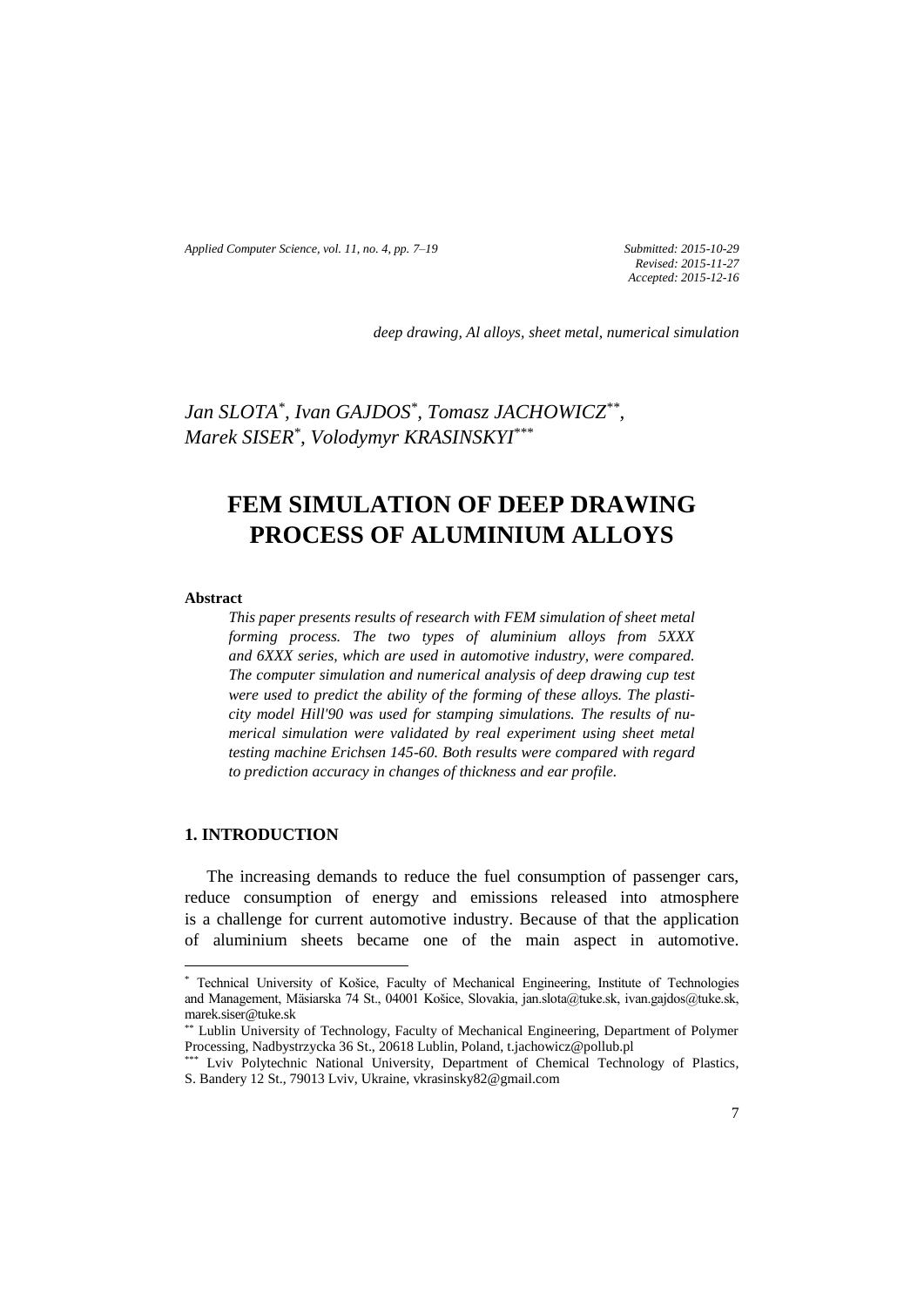Its characteristic features, high strength, stiffness and density, excellent formability, great corrosion resistance and potential of recycling make it an ideal replacement for heavy materials, like steel and copper, in cars as a response to the requirements of weight reduction of auto body parts [1, 2].

Reduction of weight is mainly important because it is expected, that average vehicles weight will increase and automotive industry will continue to produce new models with high performances, luxury interior focused on high comfort and safety of passengers. As a rule, saved 10% of vehicle mass approximately equals a 5,5% reduction of fuel consumption.

Reduction of mass have a significant effect on fuel efficiency, for example if we are able to reduce weight of engine while maintaining the same parameters. This fact force the care manufacturers to consider using more of alternative materials (e.g. aluminium, composites or plastics) for auto body parts [1, 3].

Despite the excellent properties of aluminium, during the stamping several issues may occur. One of them is that elastic module of aluminium is about twothirds lower that of steel and aluminium is therefore more susceptible to springback. This phenomenon is usually reduced by increasing of blank holding force, the amount of stretching and the sheet thickness. It is not always possible to increase the material thickness and increasing the blank holder force can cause disruption of material. Nevertheless it is possible to reduce the wrinkling by using the appropriate blank holding force. Also it is necessary to use appropriate lubrication for aluminium forming. The smoother texture of alumi-nium request dry, waxlike lubrication [4, 5].

This work is related to using of finite element method (FEM) for predicting of forming process of simple axis-symmetric cup. Influence of numerical model on quality of simulation results related to experimental results was compared. The thickness distribution, strain distribution, ear profile and punch forces were identified using experimental data and numerical simulation. In simulation mainly yield criteria, hardening curve and friction were considered, because these parameters have significant effect on precision of the numerical simulation results. In this work, two different aluminium alloy materials AW 6082 T6 and AW 5754 H11 were applied. It is shown, that the theoretical predictions are substantiated with experimental data from laboratory tests on a two grades of aluminium alloy sheets.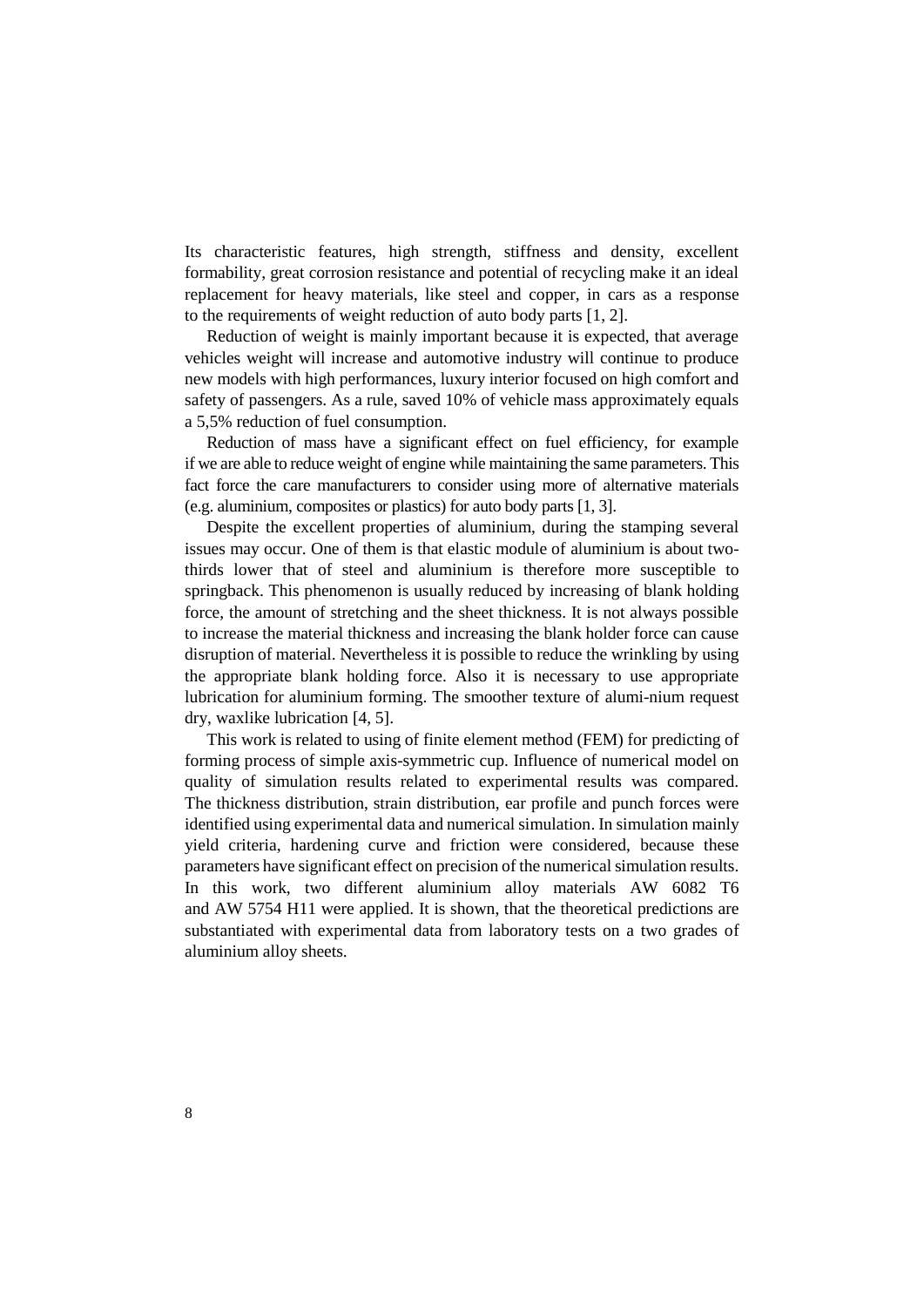## **2. EXPERIMENTAL PROCEDURE**

In this experiment we used two different materials from aluminium alloys, which are widely used in automotive industry mostly to obtain auto body components. Two different materials, frequently used in the car manufacturing industry were considered in this study: age hardened AW 6082 T6, which is mostly used to manufacture of outer auto body panels since it is precipitation hardened and free of Lueders bands and AW 5754 H11, which cannot be heattreated is used for inner panel applications due to the formation of Lueders bands during forming. Thicknesses of materials were 1 mm for AW 6082 T6 and 0.8 mm for AW 5754 H11. Both materials were medium strength Al alloys with good corrosion resistance and their chemical compositions are shown in Table 1 and Table 2, respectively.

|  |  | Tab. 1. Chemical composition of AW 6082 T6 |  |  |  |  |
|--|--|--------------------------------------------|--|--|--|--|
|--|--|--------------------------------------------|--|--|--|--|

| <b>Themical</b><br>composition | Mn   | −<br>Fe            | Mg   | $\sim$<br>ມ⊥ | Ċu       | -<br>Zn  | m<br>  | $\tilde{}$     | Other       |
|--------------------------------|------|--------------------|------|--------------|----------|----------|--------|----------------|-------------|
| $\lceil \% \rceil$             | 1.00 | $\epsilon$<br>บ.วบ | 1.20 | 1.30         | $0.10\,$ | $0.20\,$ | v. I v | $\sim$<br>∪.∠J | <u>v.ij</u> |

**Tab. 2. Chemical composition of AW 5754 H11**

| Chemical<br>composition | Mg   | $Mn+Cr$ | Mn   | n.<br>لات | Fe   | ◡                           | ᅲ<br>Zn  | m<br>. . | Ψu | $\Omega$ ther |
|-------------------------|------|---------|------|-----------|------|-----------------------------|----------|----------|----|---------------|
| $\lceil \% \rceil$      | 3.60 | 0.60    | 0.50 | 0.40      | 0.40 | $20^{\circ}$<br><b>0.30</b> | $0.20\,$ | U.IJ     |    | U. I J        |

The mechanical properties of used materials were measured from tensile test. This test was carried out on universal testing machine TiraTEST 2300. The specimens used in tensile test were cut in the 0°, 45° and 90° directions related to rolling direction. Basic mechanical properties and levels of planar anisotropy are ilustrated in Table 3 and Table 4.

 **Tab. 3. Results from mechanical testing of AW 6082 T6**

| Dir.         | $R_{p0,2}$<br>[MPa] | $R_{m}$<br>[MPa] | $A_{80}$<br>[%] | $r$ [-] | $r_m$ [-] | $\Delta r$ [-] | $n$ [-] | $n_m$ [-] | $\Delta n$ [-] |
|--------------|---------------------|------------------|-----------------|---------|-----------|----------------|---------|-----------|----------------|
| $0^{\circ}$  | 314                 | 342              | 137             | 0.528   |           |                | 0.087   |           |                |
| $45^{\circ}$ | 307                 | 337              | 14.2            | 0.657   | 0.588     | $-0.139$       | 0.086   | 0.086     | 0.0003         |
| $90^{\circ}$ | 313                 | 341              | 12.0            | 0.509   |           |                | 0.086   |           |                |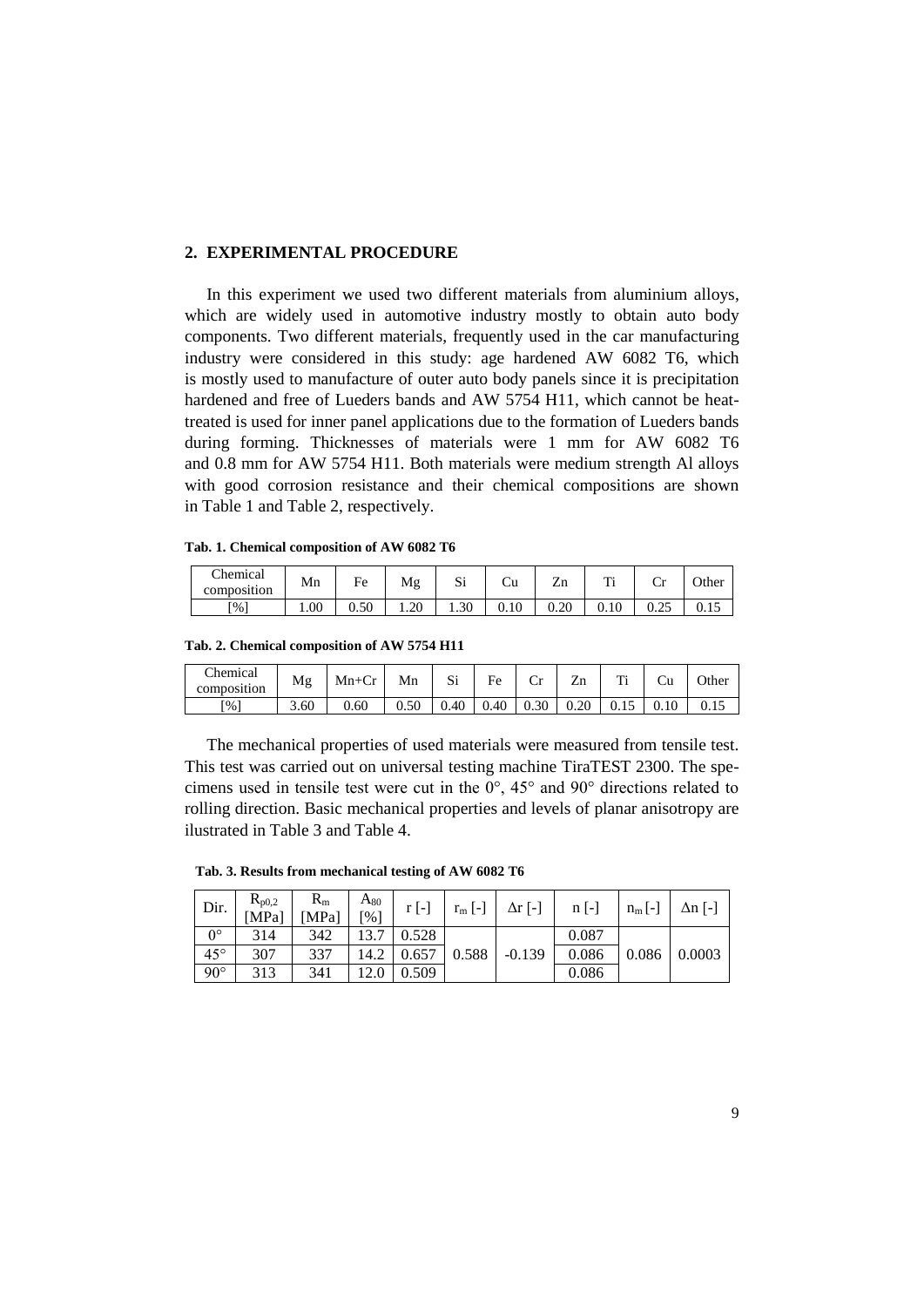| Dir.         | $R_{p0,2}$<br>[MPa] | $R_{m}$<br>[MPa] | $A_{80}$<br>[%] | $r$ [-] | $r_m$ [-] | $\Delta r$ [-] | $n$ [-] | $n_m$ [-] | $\Delta n$ [-] |
|--------------|---------------------|------------------|-----------------|---------|-----------|----------------|---------|-----------|----------------|
| $0^{\circ}$  | 146                 | 231              | 14.             | 0.655   |           |                | 0.282   |           |                |
| $45^{\circ}$ | 136                 | 220              | 19.6            | 0.904   | 0.797     | $-0.214$       | 0.283   | 0.283     | 0.0002         |
| $90^{\circ}$ | 137                 | 221              | 18.8            | 0.723   |           |                | 0.283   |           |                |

 **Tab. 4. Results from mechanical testing of AW 5754 H11**

Deep drawing cup tests were performed on universal sheet metal testing machine Erichsen 145-60 with a tool set B2. With this test, it is possible to establish, if the material supplied corresponds to the prescribed technological properties. The equipment is shown on Figure 1. This tool set consists of cutting and drawing tools with hydraulic ejector located in the punch. The blanks were cut using the cutting tool originally equipped on machine. Diameter of the blank was 90 mm.



**Fig. 1. a) universal testing machine Erichsen 145-60, b) tool set for deep drawing cup test [source: own study]**

Figure 2 shows the geometry of the tool used in deep drawing cup test. It was the symmetric tool for drawing of cylindrical cups with the die inner diameter of 52.5 mm and punch outer diameter of 50 mm. Die radius was 5 mm and punch radius was 3 mm. The drawing ratio of process was  $β = D/d = 1.8$  mm. Applied blankholder force was constant during the whole process and set on value 8 kN. In order to minimizing of the friction coefficient and preventing of cup tearing, special lubrication by PTFE foil was applied. During the test, both of the punch and the blankholder forces were measured.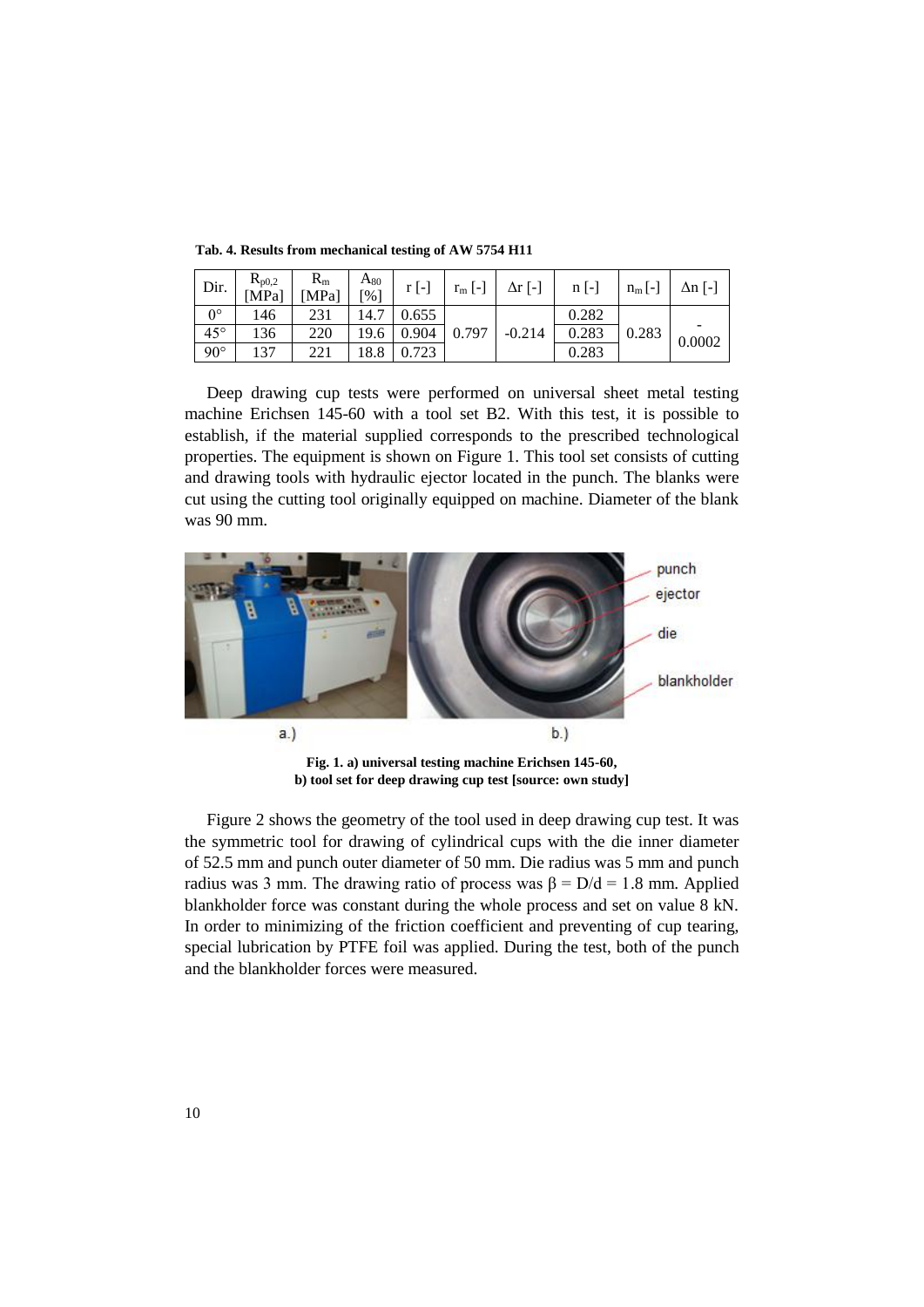

**Fig. 2. Geometry of the drawing tool used in deep drawing cup test [source: own study]**

It was proposed to investigate the relevance of the FEA approach to predicting the deep drawing process of an aluminium alloys, focusing on the yield criterion as numerical parameter which considerably affect the results [6].

Numerical simulation of process consists of two steps. The first step was holding the sheet metal between the die and the blankholder. The second step was drawing of cylindrical cup by the punch. FEM model of the deep drawing test with typical phases of the process is shown in Figure 3. As for the simulation of the test, the FE explicit code was used to solve the problem. Parameters of numerical simulation process are given in the Table 5.

| <b>Parameter</b>           | Value             | <b>Parameter</b>      | Value            |  |  |
|----------------------------|-------------------|-----------------------|------------------|--|--|
| Mesh type                  | Triangular        | Element type          | <b>Shell</b>     |  |  |
| Mesh size                  | $5 \text{ mm}$    | Friction coefficient  | 0.05             |  |  |
| Level of refinement        |                   | <b>Yield function</b> | <b>Hill90</b>    |  |  |
| Mesh size after refinement | $1,25 \text{ mm}$ | Hardening curve       | Krupkowski       |  |  |
| Number of integration      |                   | Tool mesh             | $0.5 \text{ mm}$ |  |  |
| points                     |                   |                       |                  |  |  |

**Tab. 5. Parameters defined in explicit code of FEA**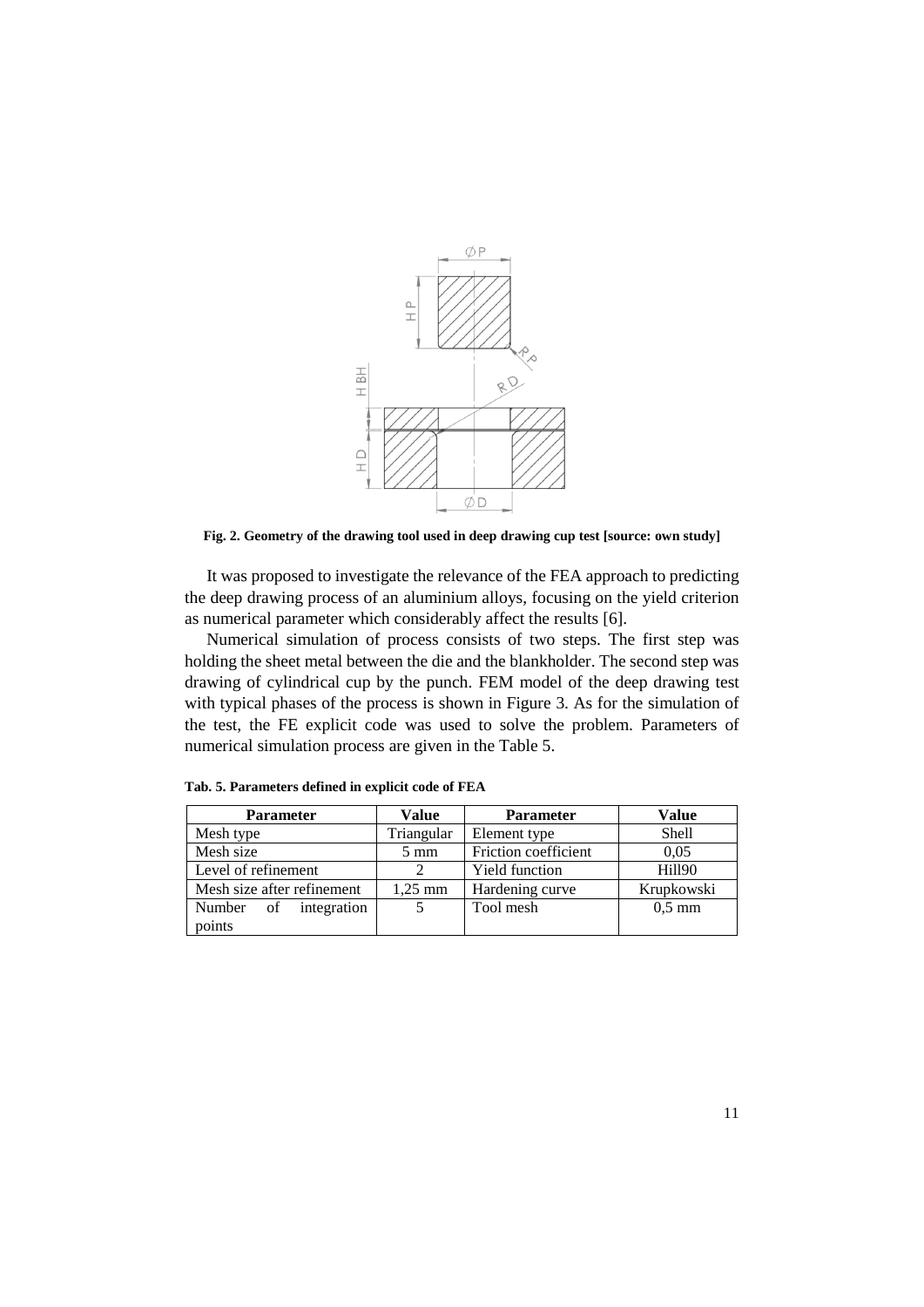

**Fig. 3. Main steps of deep drawing cup test [source: own study]**

The yield function define the condition for the elastic behaviour limit under multi-axial states of stress, after which the material continues deforming plastically until failure, showing a hardening behaviour. The plasticity models Hill'48 and Hill'90 are usually used for stamping simulations. The Hill'48 yield locus is based on the R-values obtained from tensile tests in three directions: 0°, 45° and 90° to the rolling direction. The Hill48 criterion cannot describe the behaviour of sheet metals with an r-value less than the unity and the yield stress under balanced biaxial tension significantly higher than the uniaxial yield stress in the plane of the sheet. This behaviour was observed for aluminium alloy sheets having an r-value under 1.0. To capture this behaviour, non-quadratic yield formulations were developed for anisotropic materials. Hill proposed a non-quadratic form called Hill'90, which requires the identification of five material parameters, four from uniaxial tensile tests and one from balanced biaxial tests [7].

Material of blank defined in numerical simulation was in the case of yield function approximated using Hill 90 yield criterion for plane stress problems with planar anisotropy, which is defined by following law:

$$
\left(\frac{\sigma_1}{\sigma_0}\right)^2 + \left(\frac{\sigma_2}{\sigma_{90}}\right)^2 + \left[ (p+q-c) - \frac{p\sigma_1 + p\sigma_2}{\sigma_b} \right] \left(\frac{\sigma_1 \sigma_2}{\sigma_0 \sigma_{90}}\right) = 1 \tag{1}
$$

where:  $\sigma_0$  – uniaxial tensile yield stress in the rolling direction,

 $\sigma_{90}$  – uniaxial tensile yield stress in the direction normal to the rolling direction,

 $\sigma_b$  – yield stress under uniform biaxial tension, and *c*, *p*, *q* are parameters defined as: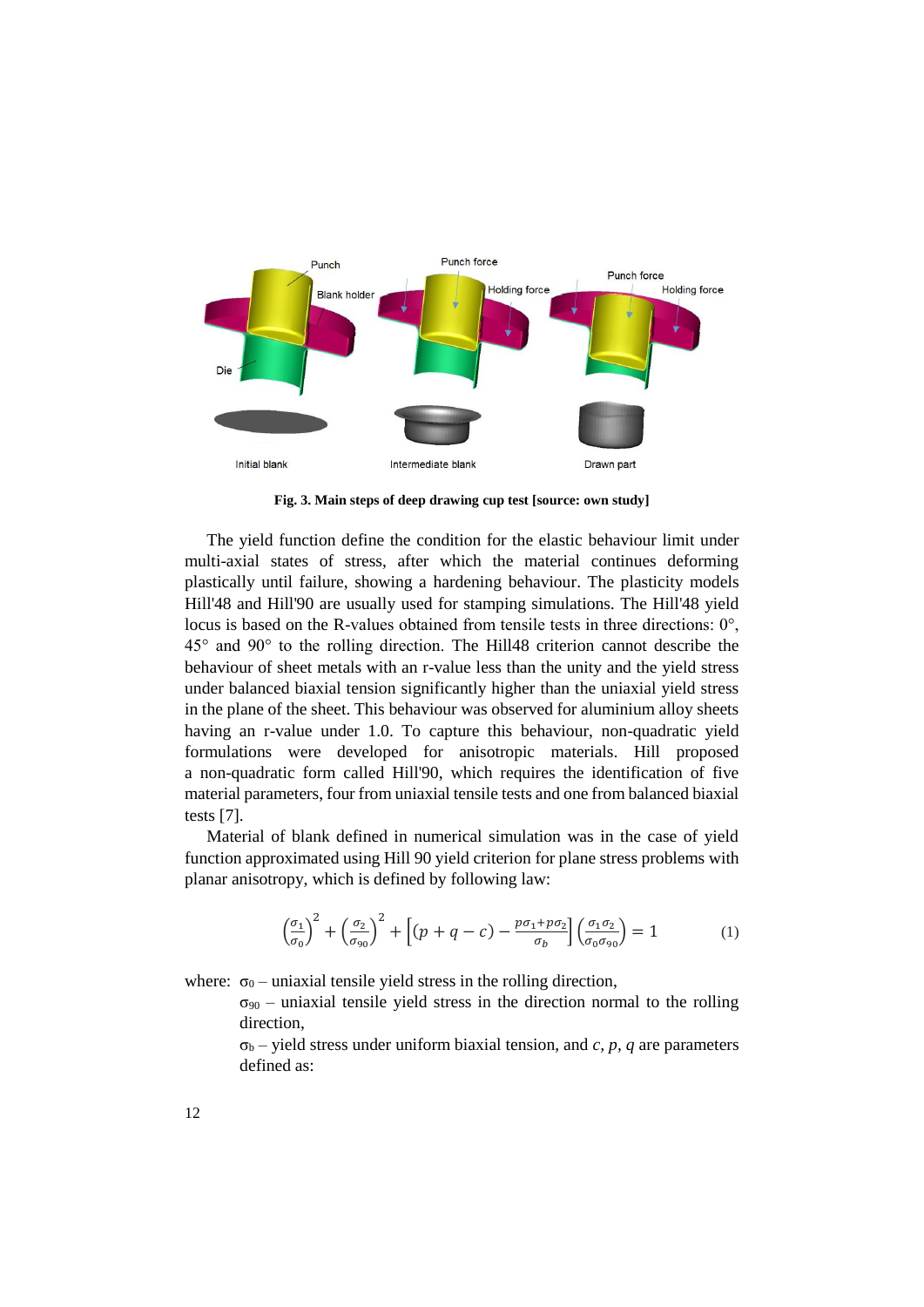$$
c = \frac{\sigma_0}{\sigma_{90}} + \frac{\sigma_{90}}{\sigma_0} - \frac{\sigma_0 \sigma_{90}}{\sigma_b^2}
$$
 (2)

$$
\left(\frac{1}{\sigma_0} + \frac{1}{\sigma_{90}} - \frac{1}{\sigma_b}\right)p = \frac{2R_0(\sigma_b - \sigma_{90})}{(1 + R_0)\sigma_0^2} - \frac{2R_{90}\sigma_b}{(1 + R_{90})\sigma_{90}^2} + \frac{c}{\sigma_0}
$$
\n(3)

$$
\left(\frac{1}{\sigma_0} + \frac{1}{\sigma_{90}} - \frac{1}{\sigma_b}\right)q = \frac{2R_{90}(\sigma_b - \sigma_0)}{(1 + R_{90})\sigma_{90}^2} - \frac{2R_0\sigma_b}{(1 + R_0)\sigma_0^2} + \frac{c}{\sigma_{90}}
$$
(4)

where:  $R_0$  – the R-value for uniaxial tension in the rolling direction,

 $R_{90}$  – the R-value for uniaxial tension in the in-plane direction perpendicular to the rolling direction.

According to [7], the use of Hill90 criterion is more appropriate than Hill48 for aluminium alloy and high strength steels. Advanced models like BBC2005, Corus-Vegter or Corus-Vegter Lite need a lot more test data which is not always available.

# **3. RESULTS AND DISCUSSION**

Based on the measured mechanical properties in particular directions, we can say that the tested materials will behave very differently during forming. For achieve the best forming properties it is necessary for material to have low yield strength and also high ultimate tensile strength values, high value of elongation and ratio  $R_{p0,2}/R_m$  as low as possible. The differences between max and min values in particular directions  $(0^{\circ}, 45^{\circ})$  and  $(90^{\circ})$  were up to 10 MPa for both materials. Coefficients of normal anisotropy r were less than the unity, what means that the strain occurs mainly as deformation in the sheet thickness.



**Fig. 4. Drawn cups from materials AW 6082 T6 (left) and AW 5754 H11 (right) [source: own study]**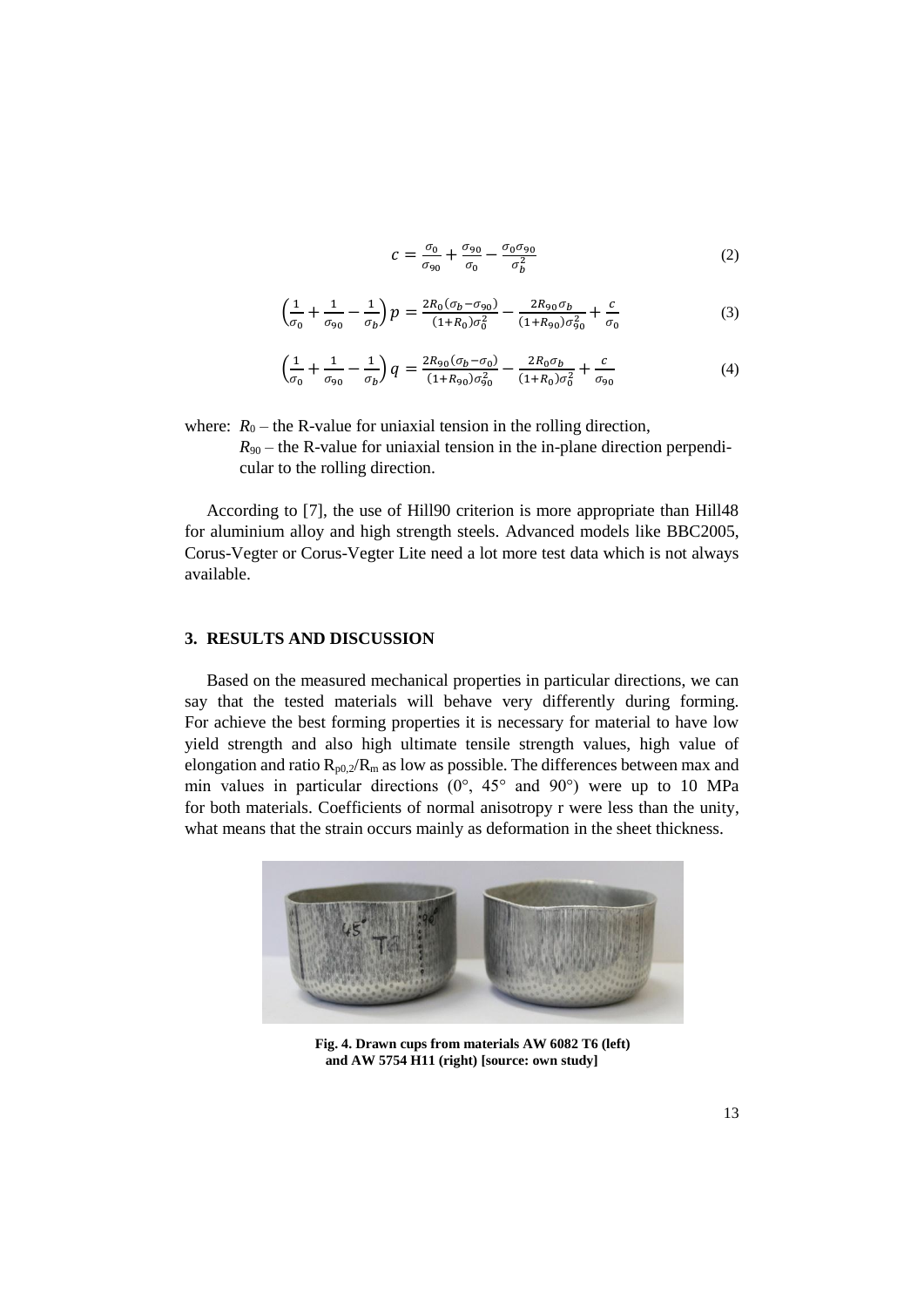The fully drawn cups of each material are shown in Figure 4. In the deep drawing cup test has been explored a number of parameters, as force on punch, cup height and wall thickness of drawn part. It was assumed that material AW 6082 T6 will need to deform higher force than material AW 5754 H11. The forces on punch are illustrated in Figure 5.



**Fig. 5. Comparison of punch forces during the test [own study]**

The maximum punch force for material AW 6082 T6 of 43.2 kN was obtained at the punch displacement value of 12–13 mm. In this time should be completely formed radii of a tool. The punch force decreased to value of the punch displacement at 28 mm. The force recovered due to the loss of contact between the blankholder and the die. The punch force again increase at value 32 mm because of ironing effect between the punch and the die. This was due to the increase of the blank thickness which occurred during the first forming step, when the material was strongly compressed circumferentially in the region of flange. Material AW 5754 H11 behave similarly just the maximum of the punch force was 24.3 kN and it was obtained at the punch displacement value of 15–16 mm. The force decreased to value 26 mm and then recovered to the punch displacement 28 mm.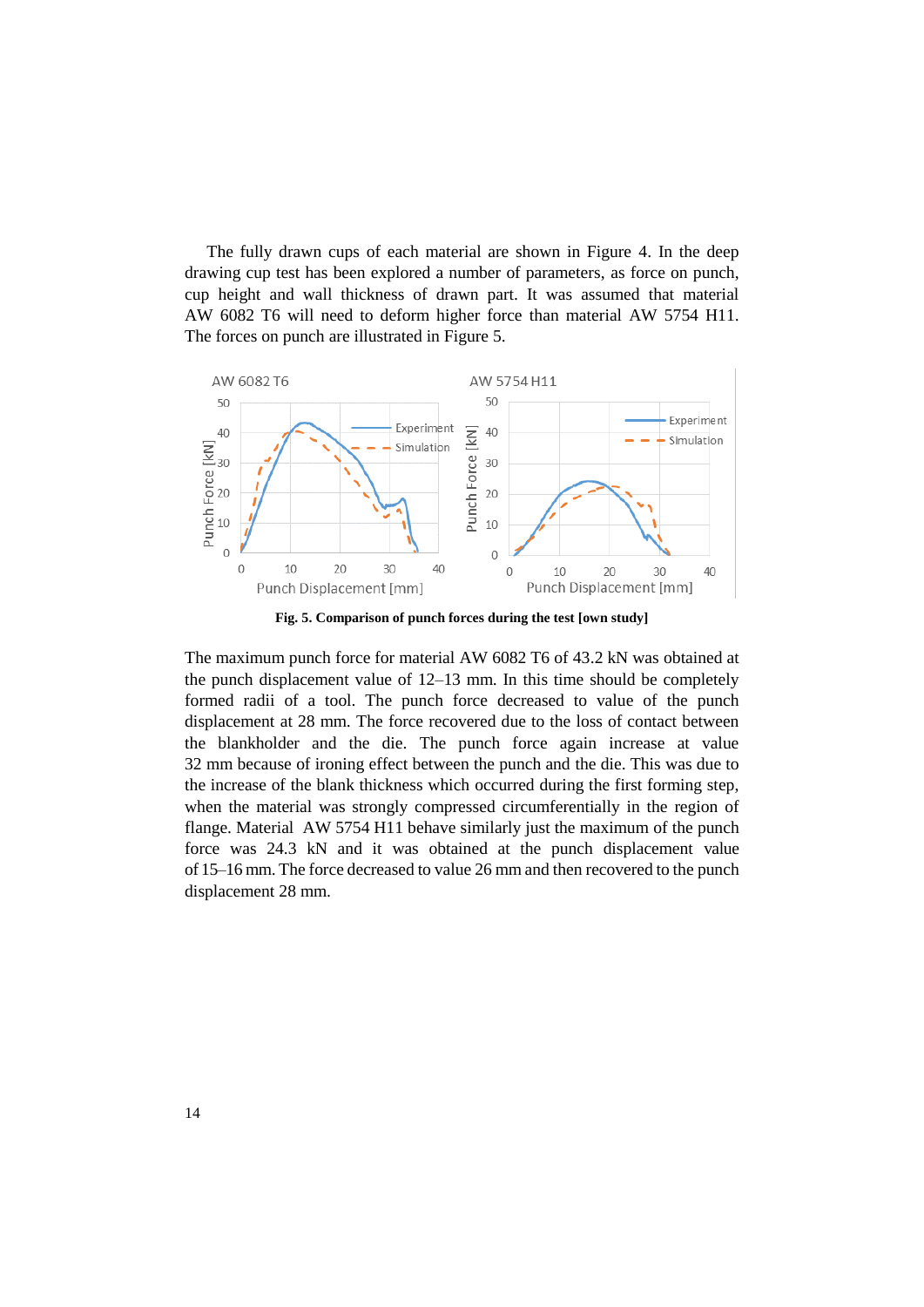

Fig. 6. Thickness distribution of the drawn cup measured at a)  $0^{\circ}$ , b) 45<sup>°</sup> and c)  $90^{\circ}$ **with respect to the rolling direction [source: own study]**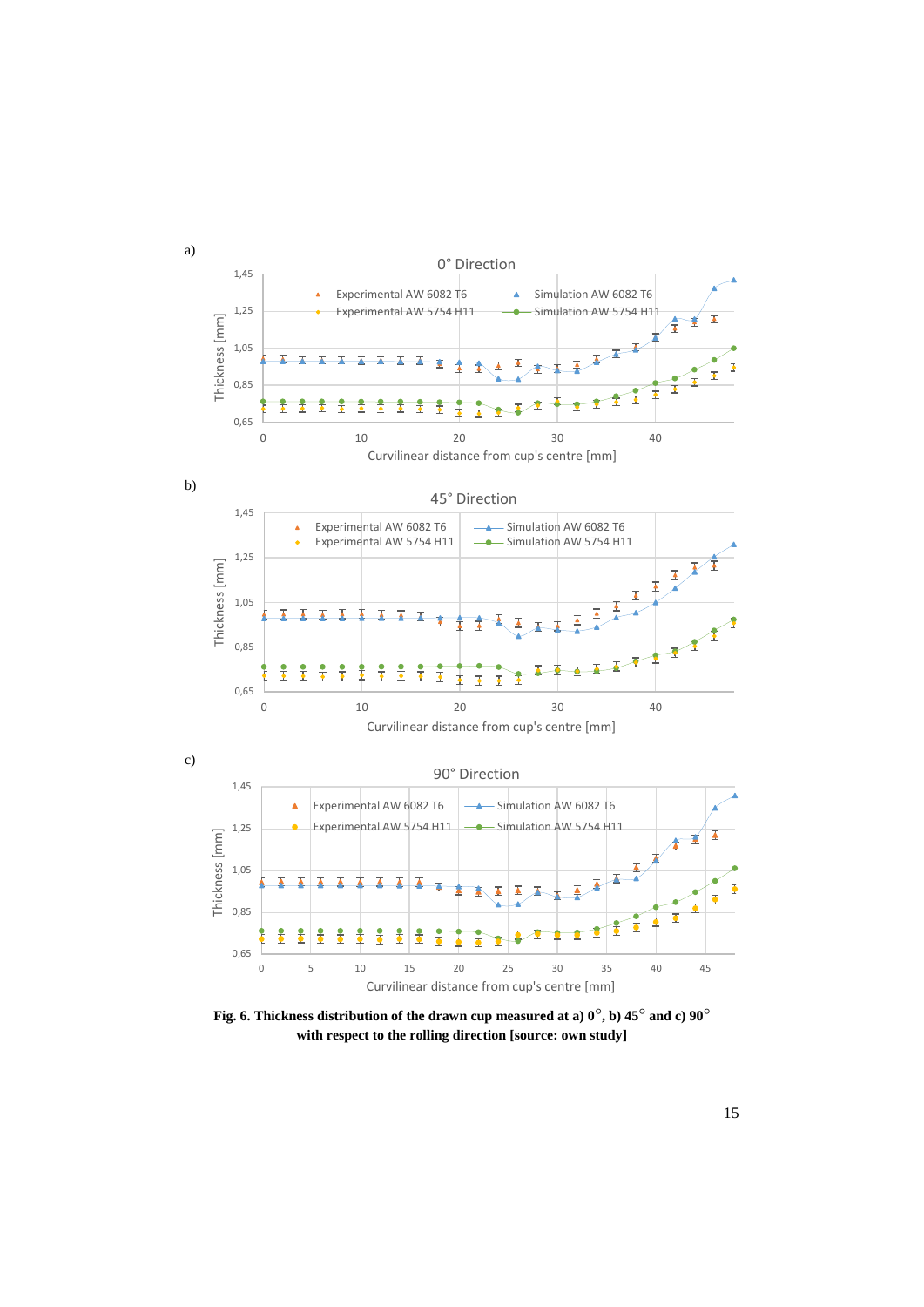The thickness distribution of cup was measured too. Experimental samples were measured by micrometer in three directions and distance of measured points was 2 mm. On bottom of cups was thickness equal with value of initial blank. Closer to the radii of cup thickness starting to decrease. After the radii was completely formed thickness started to increase due to ironing effect (T6 – 141.9%, H11 – 139.9%).

The distribution of sheet thickness was compared with numerical simulation. The results are shown in Figure 6. We can see that the results from numerical simulation are very similar to values measured on real cups. The biggest differences are in the end of wall section, where thickness is influenced by ironing effect. Thickness in this areas increase rapidly, which is clearly shown in Figure 7. Results from numerical simulation are in good agreement with experimental results.



**Fig. 7. Thickness distribution in drawn cups: a) AW 5754 H11, b) AW 6082 T6 [source: own study]**

The cups was fully drawn without crack occurred. The area right after bend radius in the wall was the most critical due to minimal thickness of the drawn piece. Strain on the walls was high due to the ironing effect but there is no risk of fractures. Only risk on the walls was secondary wrinkling, but using appropriate blankholder force this effect was excised.



**Fig. 8. Major strain distribution: a) AW 5754 H11, b) AW 6082 T6 [source: own study]**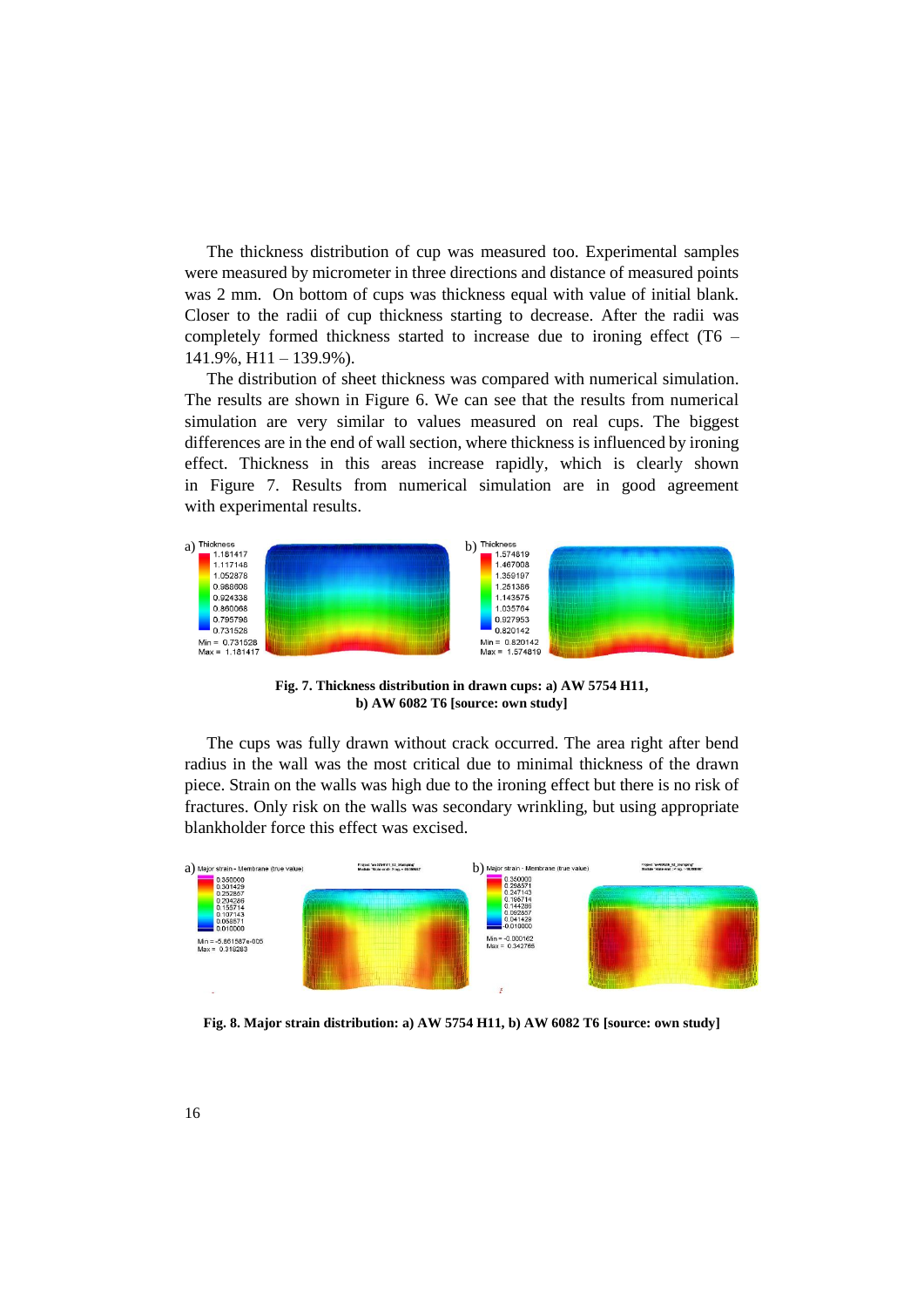The next measured parameter was the ear profile of the cups, so the heights of cups were measured. The measurement was executed around circumference of drawn pieces with pitch of measured points after 45°. Creation of the ears is an undesirable effect of deep drawing processes and therefore materials with lower ear coefficient are more suitable for deep drawing process. The cup height is for material T6 approximately 30.11 mm whereas the punch displacement is 48 mm. For material H11 is the cup height higher with 30.26 mm and punch displacement is also 48 mm. This difference allows the cup to be fully drawn by the null value of the punch force at the end of process. The four peaks were at angles of 45°, 135°, 225° and 315° with respect to the rolling direction reached minimum height at 0° and equivalent position. No secondary peaks were observed as we can see in Figure 9.



**Fig. 9. Ear profile of the cups [source: own study]**

The finite element analysis was used to compare results from real experiments performed on two different aluminium material with computed values from explicit solver. These results were compared in order to determine the adequacy of numerical simulation and they were the punch force, thickness distribution of cups in particular directions and ear profile of the cups.

In the case of punch force the maximum force measured during the experiment for AW 6082 T6 was 41.909 kN, while maximum force in numerical simulation was 43.193 kN (Figure 5). The overall course of forces form simulation was very similar to experiments. According to the simulation punch force increases rapidly in the beginning of the process and when the force was highest difference between simulation and experiment was around 3 kN, where simulation shown lower valued of force than was measured. The maximum force was measured at the same distance around 12–13 mm. After that the force start to decrease in the same rate in simulation and experiment and was lower around 2.5 kN in simulation.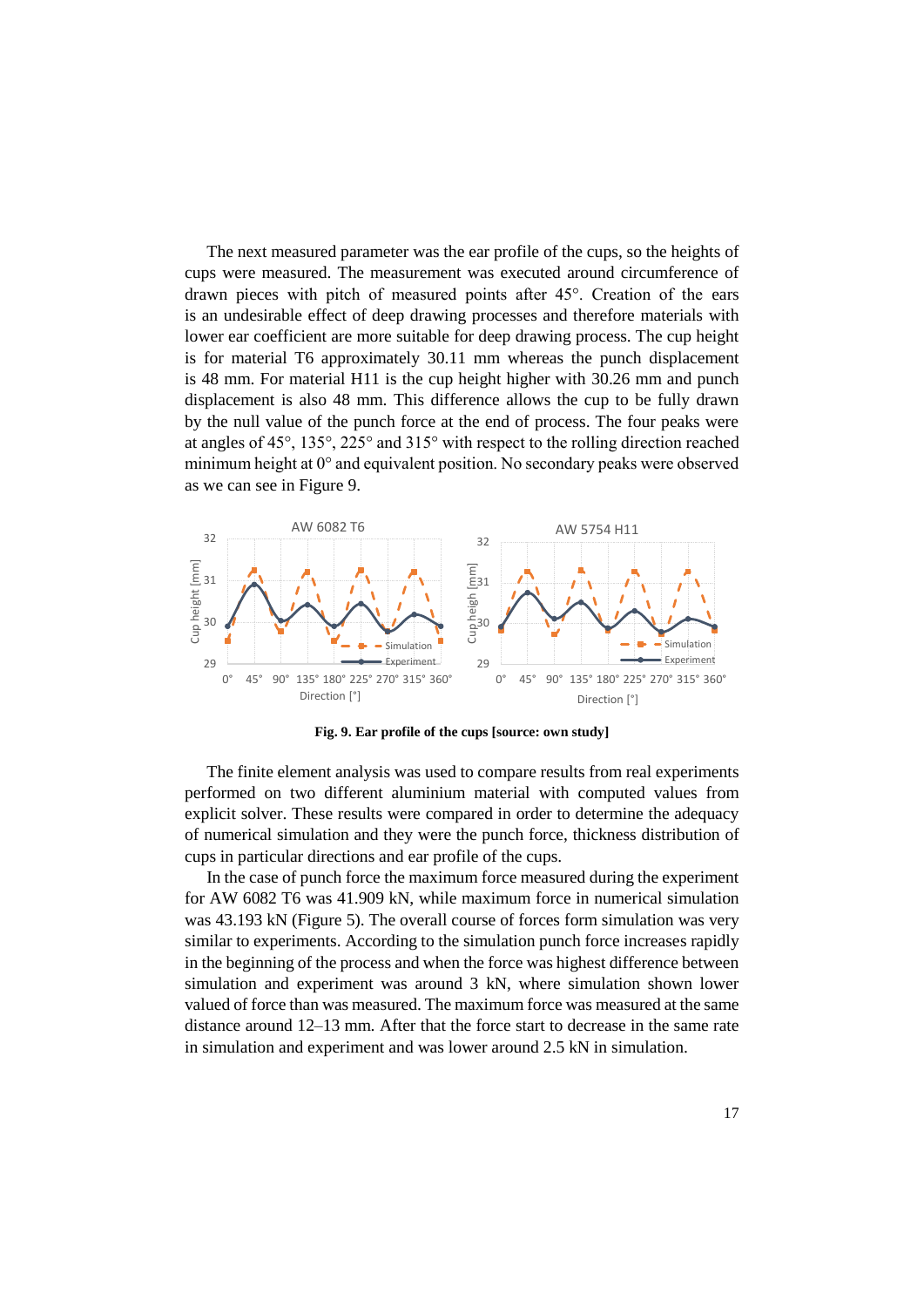The thickness distribution of a cups was confirmed by numerical distribution of the thickness and the ear profile is presented in Figure 9. Only the small deviations occurs in thickness distribution of the cup. The ear coefficient was computed from the equation:

$$
h = \frac{h_{max} - h_{min}}{h_{min}} * 100 \, [\%]
$$
\n<sup>(5)</sup>

where:  $h_{\text{max}}$  – maximum ear,  $h_{min}$  – minimum ear.

The ear coefficient of the experimental samples was 3.79% and numerical result 5.73% was little high than experiment. According to this information we can concluded, that material model set in simulation FE code is respond to behaviour of material in real conditions.

In case of the material AW 5754 H11, the punch force was 24.270 kN while maximum force in numerical simulation was 22.602 kN (Figure 5). For this material force do not fully reflect real experiment. Initially force rise in same rate as the experiment and therefore maximum force was reached later, at 15–22 mm. After reaching peak, the force gradually decreases. Position which show where the material was going out from under the blankholder appeared in the same place as during the experiment, but according to simulation the force should be much higher. The thickness distribution of a cups from AW 5754 H11 was slightly underestimate numerical distribution of the thickness and the ear profile is presented in Figure 10. The ear coefficient of experimental drawn piece was 3.22% and for the cup from numerical simulation 5.28%. This result is similar for both materials.

## **3. CONCLUSIONS**

Influence of numerical model on simulation results was measured on simple axis-symmetric cups. Along with the numerical simulation, experiment under the same technological conditions, which served for comparison equality of results from numerical simulation and experiment was carried out. On the basis of carried out research it was shown, that model of yield criteria according to Hill48 is less proper for special alloys like Al alloys than other advanced models. Material of blank defined in numerical simulation was in the case of yield function approximated using Hill90 yield criterion. The results from numerical simulation are very similar to values measured on real cups.